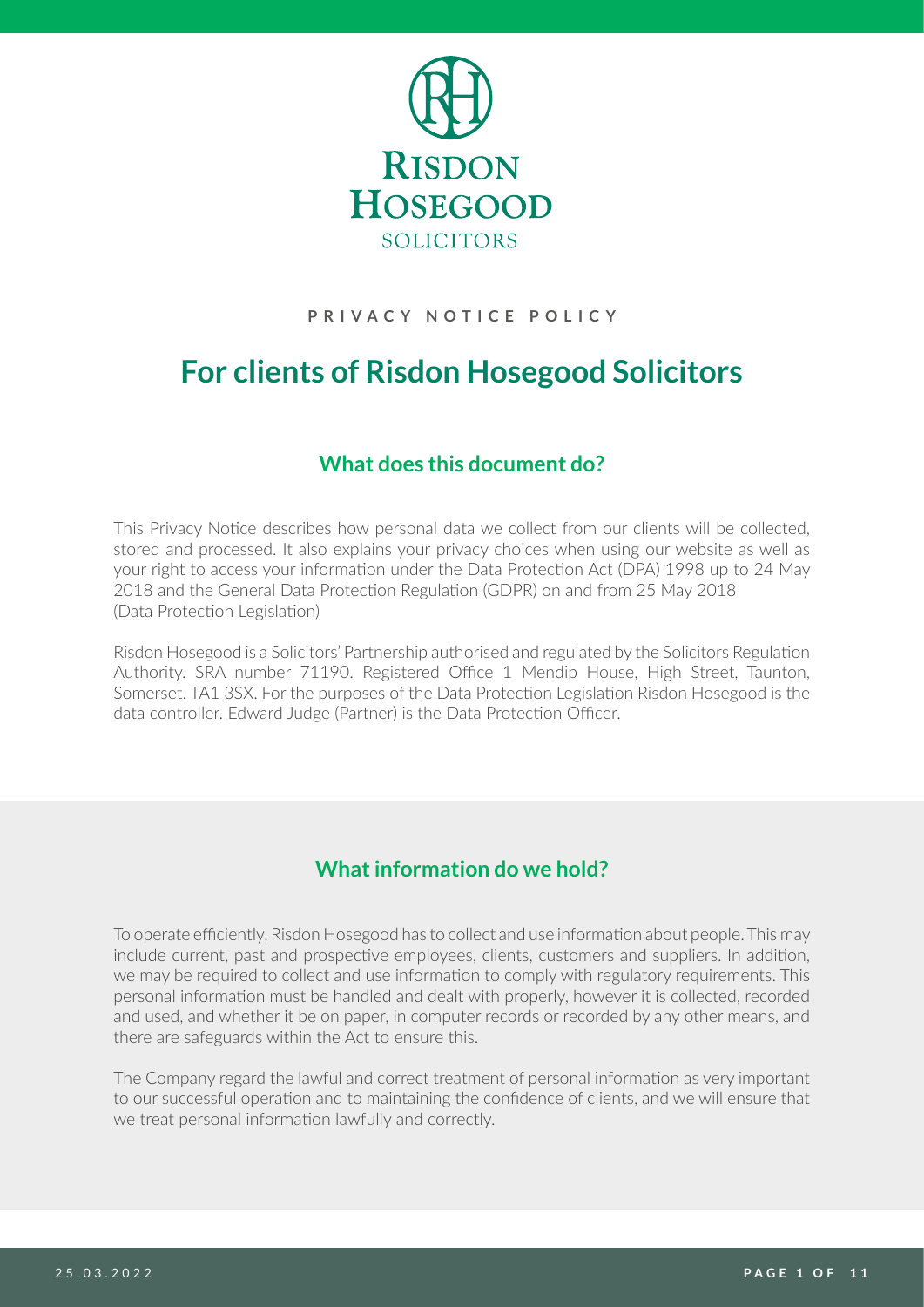# **We will never sell your data**

# **Personal data we collect about you**

The table below sets out the personal data we will or may collect in the course of advising and/or acting for you:

|  | <b>Personal Data We Will Collect</b>                                                                                                                         | <b>Personal Data We May Collect</b><br>depending on why you have instructed us                                                                                                                 |
|--|--------------------------------------------------------------------------------------------------------------------------------------------------------------|------------------------------------------------------------------------------------------------------------------------------------------------------------------------------------------------|
|  | Your name address and telephone number                                                                                                                       | Your National Insurance and tax details                                                                                                                                                        |
|  | Information to enable us to check<br>and verify your ID<br>eg: your email address and mobile phone number                                                    | Your bank and/or building society details                                                                                                                                                      |
|  | Information relating to the matter<br>in which you are seeking our advice<br>or representation                                                               | Details of your spouse/partner and<br>dependants or other family members<br>eg: if you instruct us on a family matter or a Will                                                                |
|  | Information to enable us to<br>undertake a credit or other financial<br>checks on you                                                                        | Your nationality and immigration status and<br>information from related documents,<br>such as your passport                                                                                    |
|  | Your financial details so far as relevant to<br>your instructions<br>eg: the source of your funds if you are in instructing us<br>in a purchase transaction  | Your employment status and details<br>including salary and benefits<br>eg: if you instruct us on matter related to your employment or in<br>which your employment status or income is relevant |
|  | Information about your use of our IT,<br>communication and other systems and other<br>monitoring information<br>eg: if using our secure online client portal | Details of your pension arrangements, eg if<br>you instruct us on a pension matter or in<br>relating to financial arrangements following<br>breakdown of a relationship                        |
|  |                                                                                                                                                              | Details of your overall financial position<br>including bank accounts, investments and<br>property and that of your spouse.partner if<br>you instruct us in a family matter                    |
|  |                                                                                                                                                              | Yours medical records,eg if we are acting for<br>you in a personal injury claim                                                                                                                |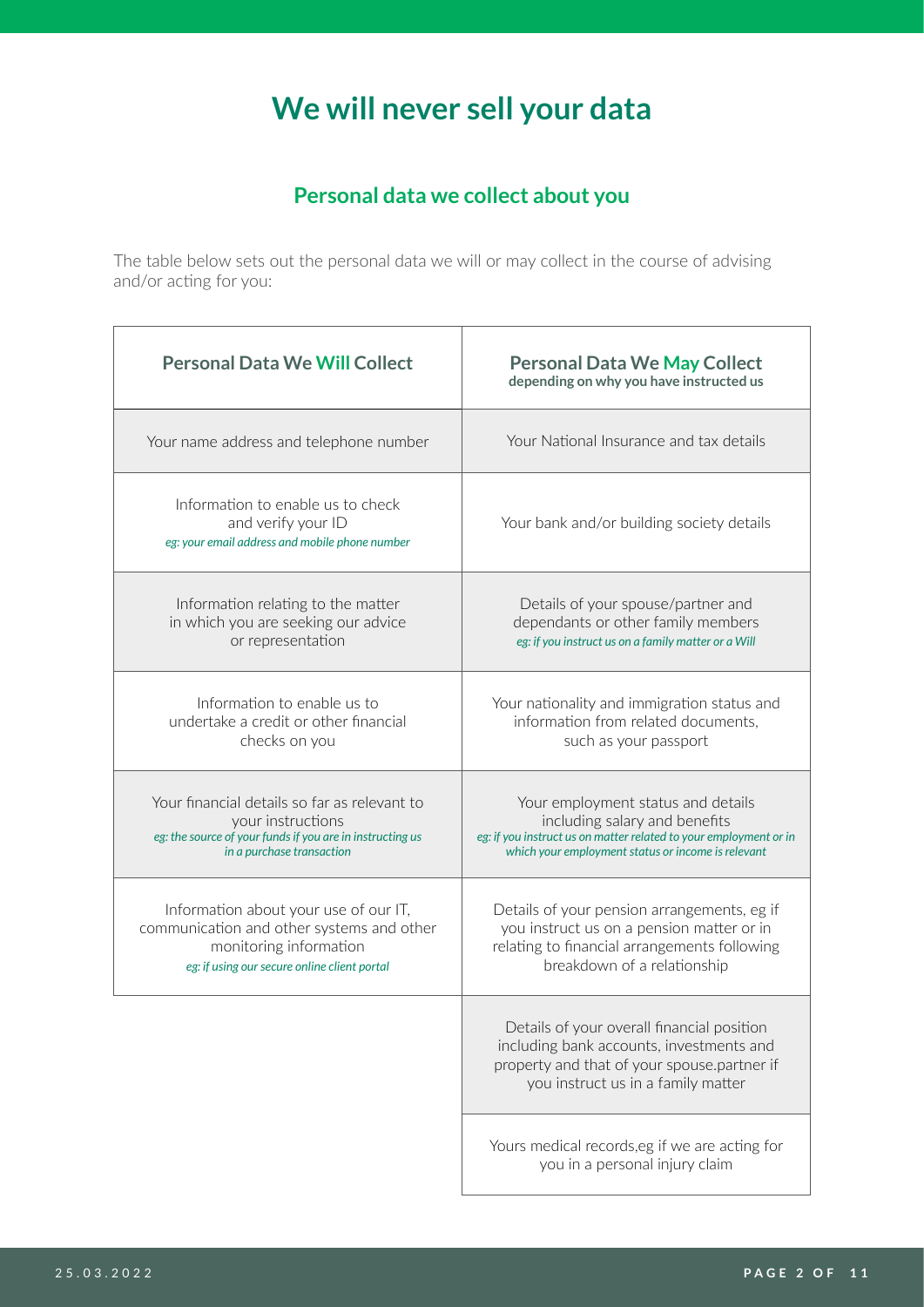## **How your personal data is collected**

We collect most of this information from you direct or via our secure online client portal. However, we may also collect information:

- From publicly accessible sources, eg Companies House or HM Land Registry
- Directly from third party *eg: Sanctions screening providers*
- Credit reference agencies
- Client due diligence providers
- From a third party with your consent
	- *eg: Your Bank or Building Society, another financial institution or advisor;*
		- *Consultants and other professionals we may engage in relation to your matter;*
		- *Your employer and/or trade union, professional body or pension administrators;*
		- *Your Doctors, medical and occupational health professionals;*
- Via our website
- Via our information technology (IT) systems *eg: Case management, document management and time recording systems*

# **Why Do We Need To Collect Personal Information?**

Where you have instructed us to carry out work on your behalf, we must obtain necessary personal data to do that work. You have the right to refuse to provide that data, if you do so we may not be able to proceed with the transaction.

#### **Under Data Protection Legislation we may collect personal data:**

- To fulfil a contract we have with you, or
- When it is our legal duty, or
- When you consent to it, or
- When it is in our legitimate interest (provided it does not unfairly go against what is right and best for you. If we rely on our legitimate interest, we will tell you what that is.)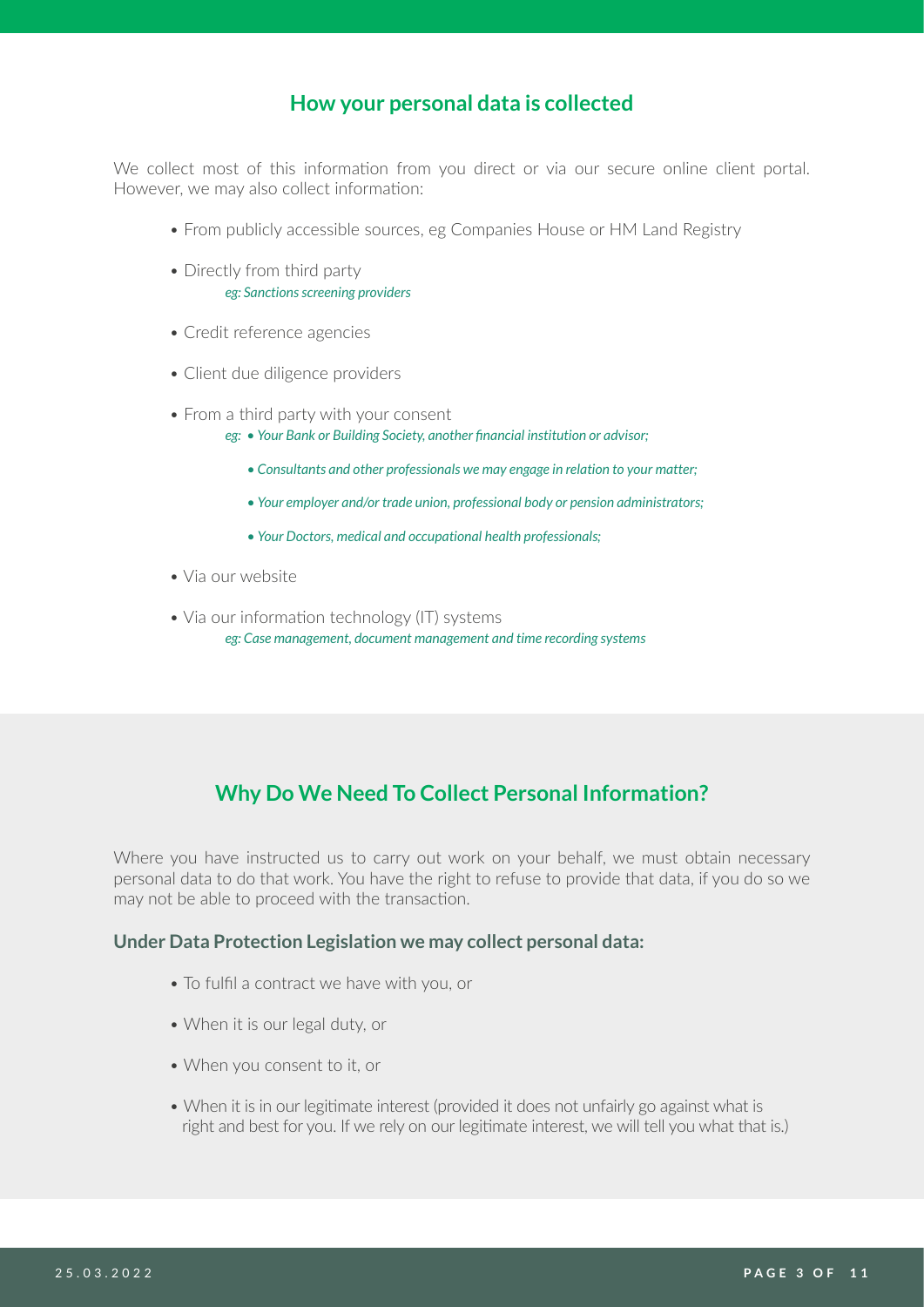## **What will we use your personal data for?**

Under Data Protection law, we can only use your personal data if we have a proper reason for doing so, eg:

- To comply with our legal and regulatory obligations;
- For the performance of our contract with you or to take steps at your request before entering into a contract;
- For our legitimate interests or those of a third party; or
- Where you have given consent

A legitimate interest is when we have a business or commercial reason to use your information, so long as your own rights and interests do not override this. The following tables explain what we use (process) your personal data for and our reasons for doing so.

| <b>What We Use Your Personal Data For</b>                                                                                                                                                                                                                                                                                                                                                                                | <b>Our Reasons</b>                                                                                                                                            |
|--------------------------------------------------------------------------------------------------------------------------------------------------------------------------------------------------------------------------------------------------------------------------------------------------------------------------------------------------------------------------------------------------------------------------|---------------------------------------------------------------------------------------------------------------------------------------------------------------|
| To provide legal services to you                                                                                                                                                                                                                                                                                                                                                                                         | For the performance of our contract with you<br>or to take steps at your request<br>before entering into contract                                             |
| Conducting checks to identify our clients and<br>verify their identity<br>Screening for financial and other sanctions<br>or embargoes<br>Other processing necessary to comply with<br>professional, legal and regulatory obligations<br>that apply to our business,<br>eg under Health and Safety Regulations or Rules issued by our<br>professional regulator<br>To comply with our legal and regulatory<br>obligations | To comply with our legal and regulatory<br>obligations                                                                                                        |
| Gathering and providing information<br>required by or relating to audits,<br>enquiries or investigations<br>by regulatory bodies                                                                                                                                                                                                                                                                                         | To comply with our legal and regulatory<br>obligations                                                                                                        |
| Ensuring business policies are adhered to<br>eg policies covering security and internet use                                                                                                                                                                                                                                                                                                                              | For our legitimate interests<br>or those of a third party,<br>ie to be as efficient as we can so we can deliver the<br>best service for you at the best price |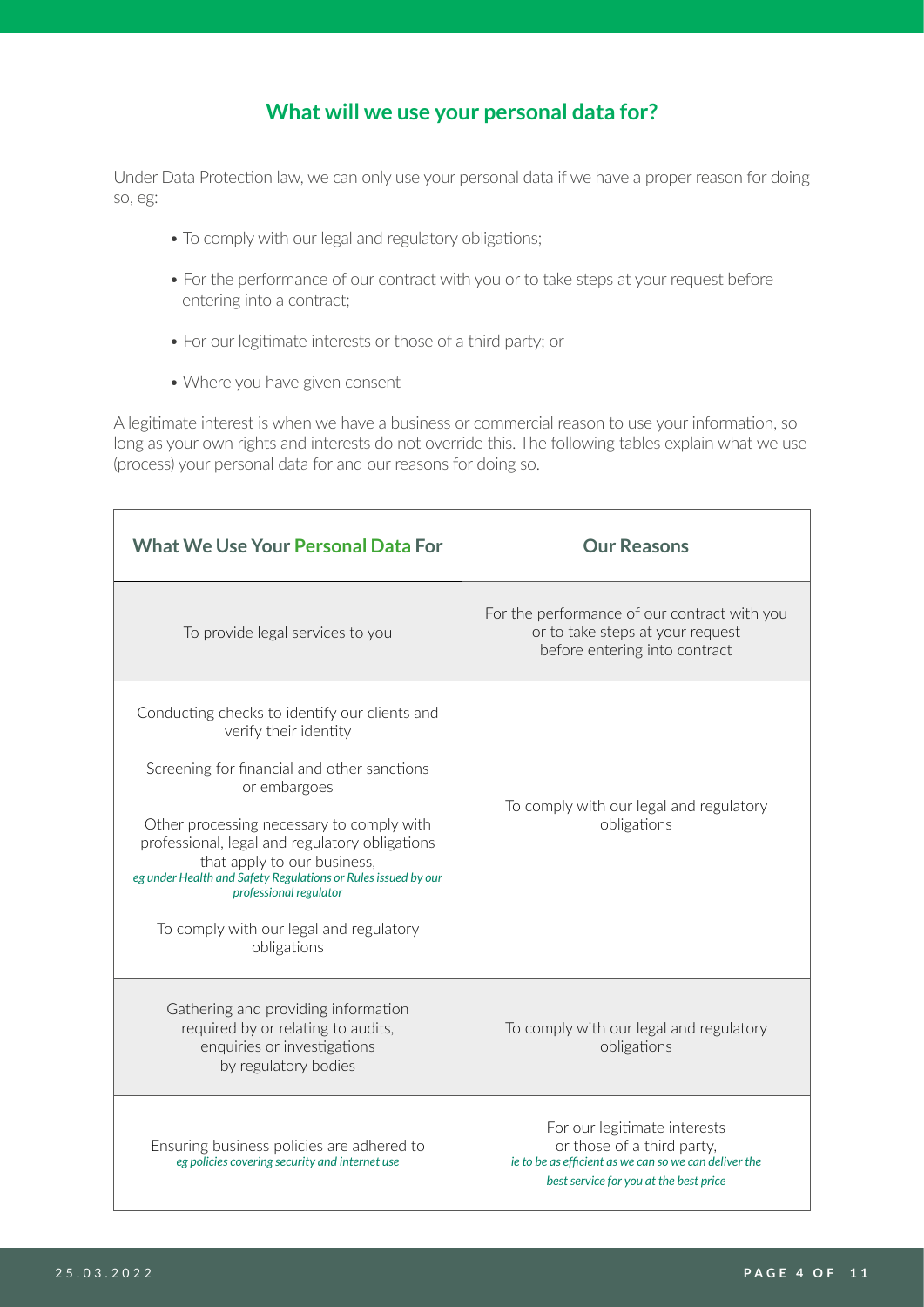| <b>What We Use Your Personal Data For</b>                                                   | <b>Our Reasons</b>                                                                                                                                                                                                                                                                                                                    |
|---------------------------------------------------------------------------------------------|---------------------------------------------------------------------------------------------------------------------------------------------------------------------------------------------------------------------------------------------------------------------------------------------------------------------------------------|
| Operational reasons, such as improving<br>efficiency, training and quality control          | For our legitimate interests<br>or those of a third party,<br>ie: to be as efficient as we can so we can<br>deliver the best service for you at the best price                                                                                                                                                                        |
| Ensuring the confidentiality of commercially<br>sensitive information                       | For our legitimate interests<br>or those of a third party,<br>ie: to protect our intellectual property and other<br>commercially valuable information<br>To comply with our legal and<br>regulatory obligations                                                                                                                       |
| Statistical analysis to help us<br>manage our practice                                      | For our legitimate interests<br>or those of a third party,<br>ie: to be as efficient as we can so we can<br>deliver the best service for you at the best price                                                                                                                                                                        |
| Preventing unauthorised access and<br>modifications to our systems                          | For our legitimate interests<br>or those of a third party,<br>ie to prevent and detect criminal activity<br>that could be damaging for us and for you<br>To comply with our legal and<br>regulatory obligations                                                                                                                       |
| Updating and managing client records                                                        | For the performance of our contract with you<br>or to take steps at your request before<br>entering into a contract<br>To comply with our legal<br>and regulatory obligations<br>For our legitimate interests or those a third party,<br>eg: making sure that we can keep in touch with our client about<br>existing and new services |
| Statutory Returns                                                                           | To comply with our legal and<br>regulatory obligations                                                                                                                                                                                                                                                                                |
| External audits and quality checks<br>eg for Lexcel or CQS and the audit<br>of our accounts | For our legitimate interests or<br>those of a third party<br>je: to maintain our accreditations so we can<br>demonstrate we operate at the highest standards<br>To comply with our legal and<br>regulatory obligations                                                                                                                |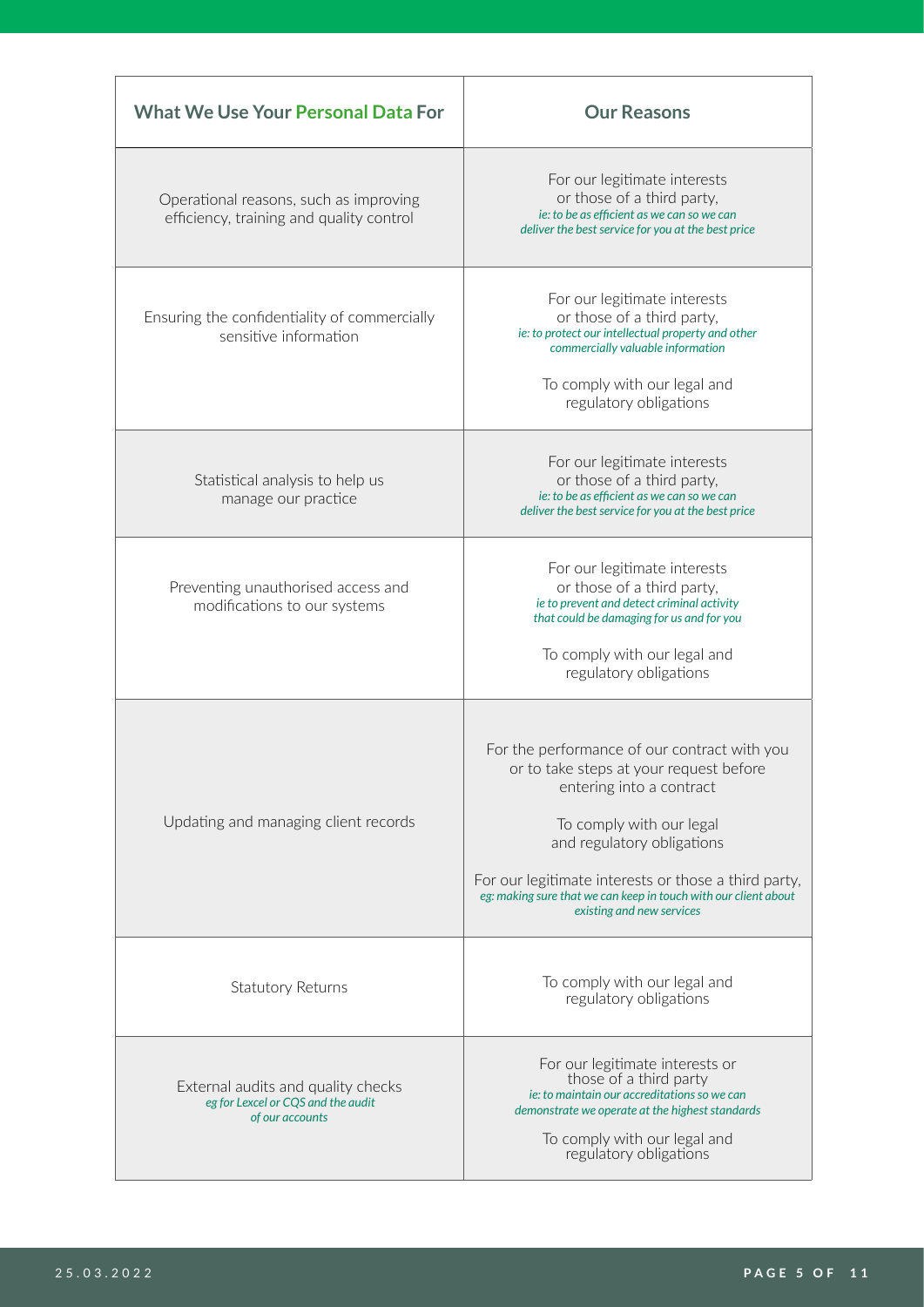## **How will we process your personal data?**

We will do so in accordance with the Data Protection Legislation and shall ensure that your personal data:

- Shall be processed fairly and lawfully and in particular shall not be processed unless specific conditions are met
- Shall be obtained only for one or more specified and lawful purposes and shall not be further processed in any manner incompatible with that purpose or those purposes
- Shall be adequate, relevant and not excessive in relation to the purpose or purposes for which is it processed
- Shall be accurate and where necessary, kept up to date
- Shall not be kept for longer than is necessary for that purpose or those purposes
- Shall be processed in accordance with the right of data subjects under the Act
- Shall be kept secure and protected by an appropriate degree of security
- Shall not be transferred to a country or territory outside the European Economic Area, unless that country or territory ensures an adequate level of data protection

#### **We do not use any form of automated decision making process to make decisions about you.**

# **Your rights under the data protection legislation**

#### **You have the following rights:**

- The right to be informed that processing is being undertaken
- The right of access to one's personal information within the statutory one-month period
- The right to prevent processing in certain circumstances
- The right to correct, rectify, block or erase information regarded as wrong information
- The right to be forgotten or to have your personal data erased subject to the regulation provisions set out below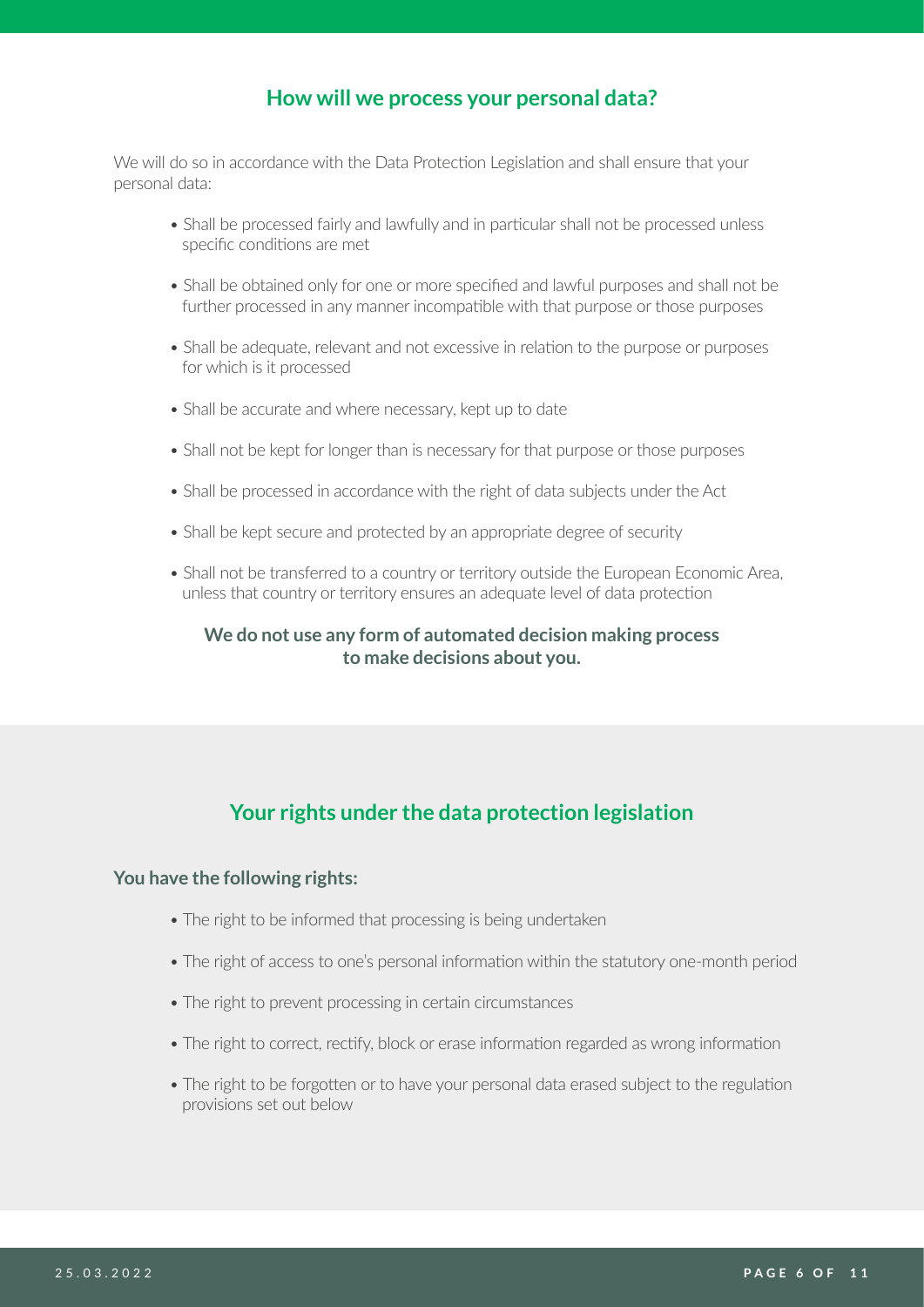#### **In addition to your rights, we will ensure that:**

- There is someone with specific responsibility for data protection in the organisation
- Everyone managing and handling personal information understands that they are responsible for following good data protection practice
- Everyone managing and handling personal information is appropriately trained to do so
- Everyone managing and handling personal information is appropriately supervised
- Anyone wanting to make enquiries about handling personal information, whether a member of staff or a member of the public, knows what to do
- Queries about handling personal information are promptly and courteously dealt with
- Methods of handling personal information are regularly assessed and evaluated
- Performance with handling personal information is regularly assessed and evaluated
- Data sharing is carried out under a written agreement, setting out the scope and limits of the sharing. Any disclosure of personal data will be in compliance with approved procedures

For further information on these rights, including the circumstances in which they apply, please contact us or see the Guidance from the UK Information Commissioner's Office (ICO) on individuals' rights under the General Data Protection Regulation

# **Whom we might share your personal information with**

#### **We may need to provide your personal data to third parties for the following purposes:-**

- If it is necessary for the completion of the work that you have asked us to carry out,  *eg we may instruct a Barrister or provide your information to the Land Registry*
- To other parties where it is necessary for the administration of our business, eg to a costs draftsman in the case of Legal Aid or Personal Injury work, or to companies to whom we outsource administrative and support tasks
- Where we need to do so to comply with our regulatory and legal obligations
- For prevention of fraud and money laundering

Where appropriate, all contractors who are users of personal information supplied by Risdon Hosegood will be required to confirm that they will abide by the requirements of the Data Protection Legislation with regard to information supplied to them by us.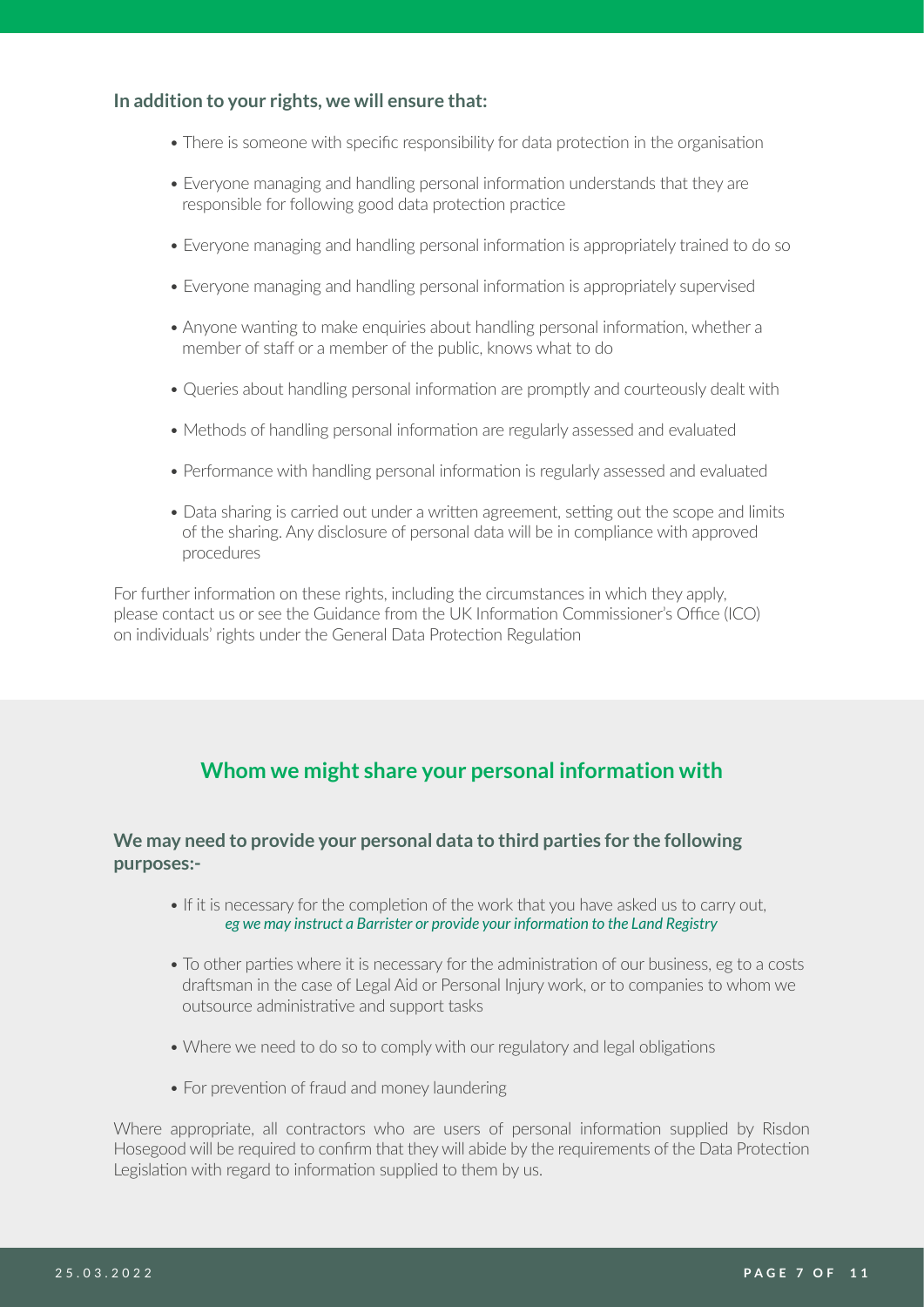#### **Sharing your information with fraud prevention agencies**

**To comply with the law and for our own legitimate interest to enable us to assess and manage risk, we can share details about your financial situation and financial history, and the financial situation and history of individuals connected to your business with fraud prevention agencies.**

We will carry out checks with fraud prevention agencies for the purposes of preventing fraud and money laundering, and to verify your identity and the identity of individuals connected to your business before we provide services to you. These checks require us and these agencies to process information about you and individuals connected to your business.

The information you provide or which we have collected from you, or on your behalf, including from individuals connected to your business or received from third parties, will be used to carry out these checks in order to prevent fraud and money laundering, and to verify your identity and the identity of individuals connected to your business. This includes information such as name, address, date of birth, contact details, financial information and employment details.

We and fraud prevention agencies may also enable law enforcement agencies to access and use information about you and individuals connected to your business to detect, investigate and prevent crime.

We process this information on the basis that we have a legitimate interest in preventing fraud and money laundering and to verify your identity and the identity of individuals connected to your business. This enables us to protect our business and to comply with laws that apply to us.

Fraud prevention agencies can hold information for different periods of time. If they are concerned about a possible fraud or money laundering risk this information and data can be held by them for up to six years

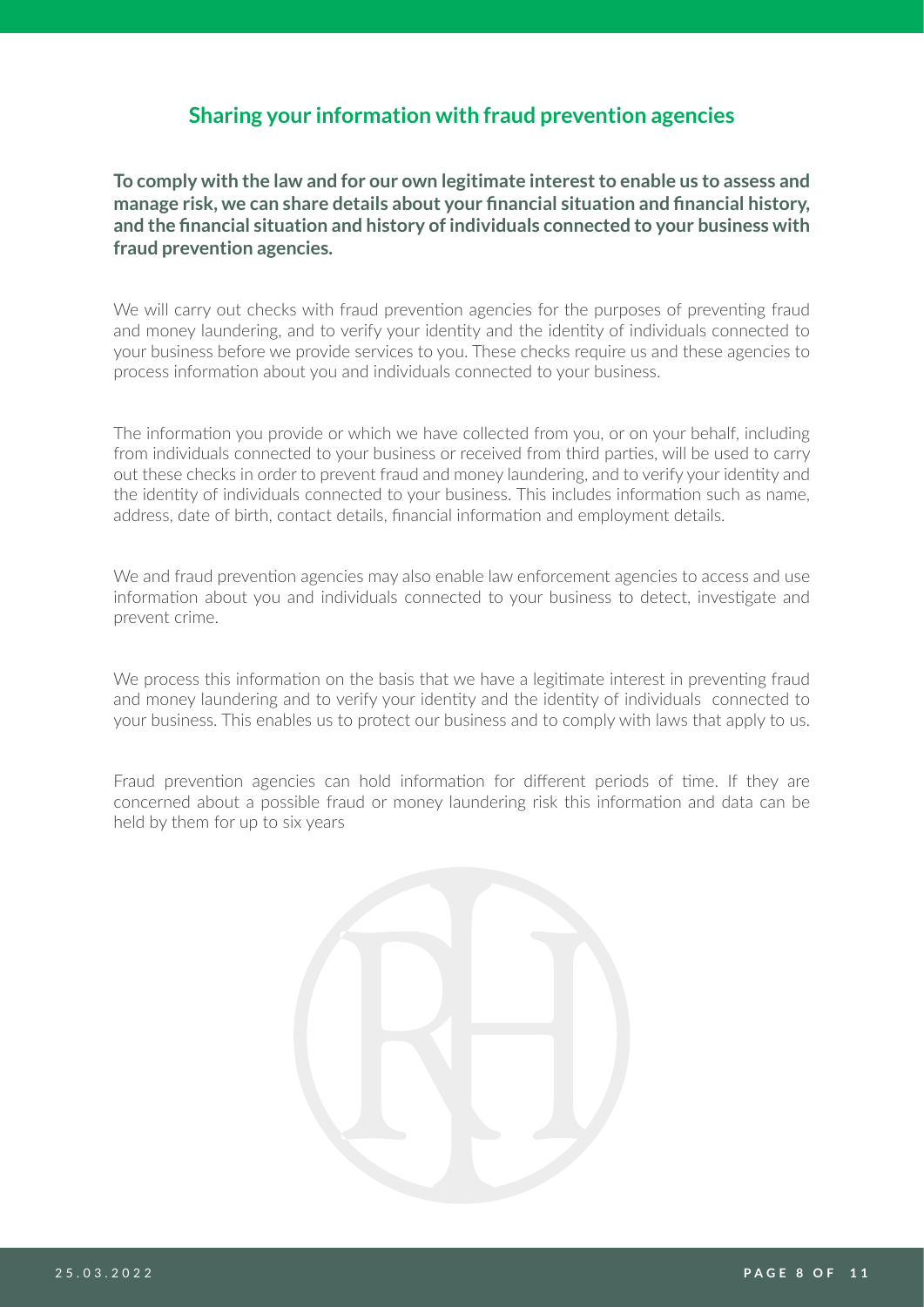# **How long will we keep your personal information?**

#### **We will keep your personal information for a minimum of 6 years after the end of your case.**

This period may be longer depending upon the type of matter. The person responsible for your case will inform you of the relevant retention period for your matter.

#### **We may retain this data for one of these reasons:-**

- •To respond to any questions or complaints
- To show that we treated you fairly
- To maintain records according to rules that apply to us
- To comply with our regulatory obligations to act in your interests
- To protect our own legitimate interests

We will retain your name, address, date of birth, email and other contact details indefinitely. This is because we need this information to carry out conflict of interest checks in compliance with our regulatory obligations. We will not use this information to contact you unless you have specifically given us authorisation to do so, or unless we have a legal obligation.

# **We will always make sure that your privacy is protected and only use your personal data for one of the purposes listed above.**

# RISDO HOSEGOO SOLICITOR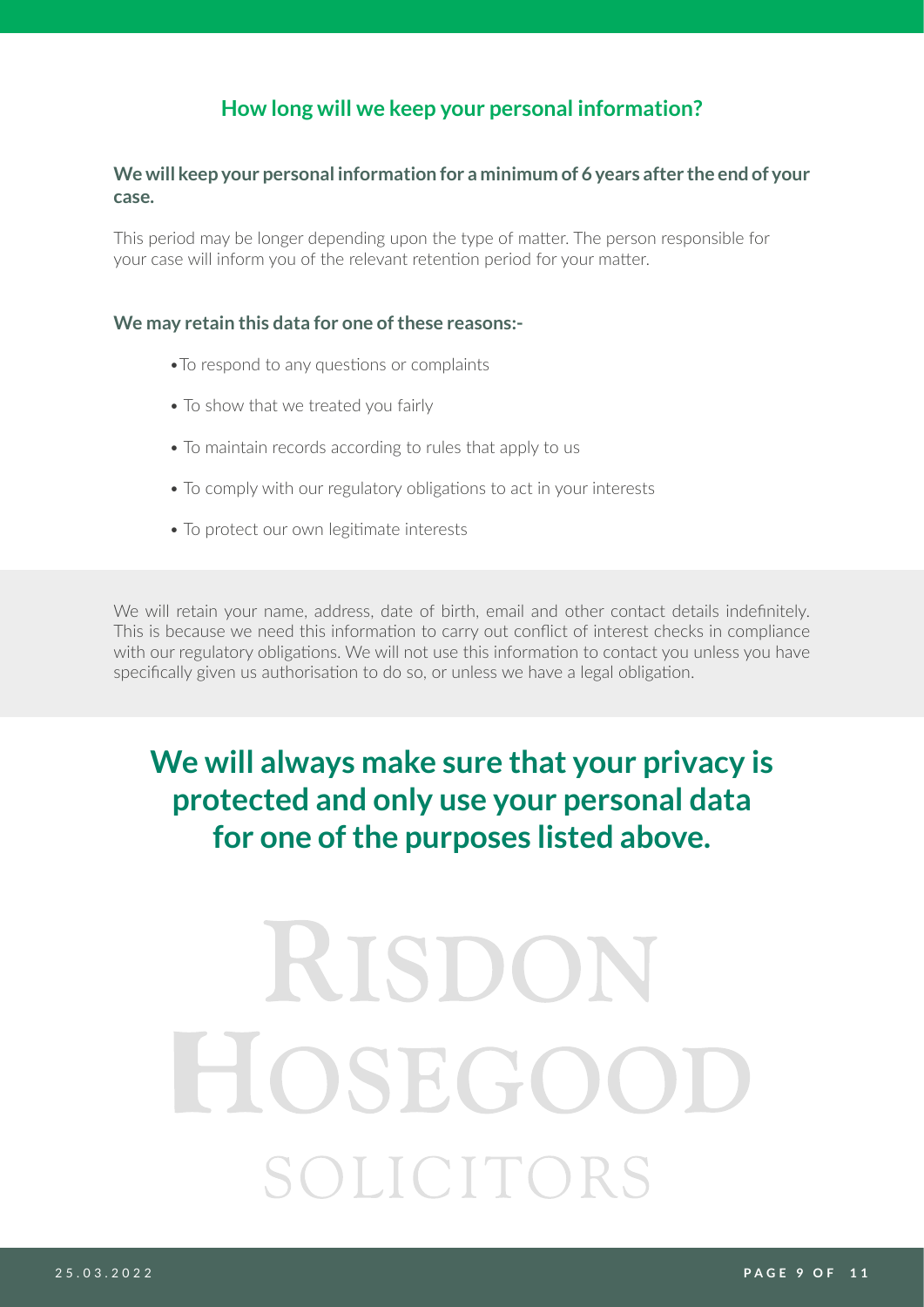#### **Keeping your personal data secure**

We have appropriate security measures to prevent personal data from being accidentally lost, or used or accessed unlawfully. We limit access to your personal data to those who have a genuine business need to access it. Those processing your information will do so only in an authorised manner and are subject to a duty of confidentiality.

We also have procedures in place to deal with any suspected data security breach. We will notify you and any applicable regulator of a suspected data security breach where we are legally required to do so.

If you want detailed information from Get Safe Online on how to protect your information and your computers and devices against fraud, identity theft, viruses and many other online problems, please visit **[www.getsafeonline.org](mailto:www.getsafeonline.org%20?subject=)** 

(Get Safe Online is supported by HM Government.)

#### **What if your personal information is incorrect?**

You are responsible for making sure the information you give us is accurate and up to date and you must tell us if anything changes as soon as possible.

You have the right to question any information we have about you that you think is wrong or incomplete. Please contact us if you want to do this. If you do, we will take reasonable steps to check its accuracy and correct it.

#### **What if you want us to stop using your personal information?**

You have the right to object to our use of your personal information, or to ask us to delete, remove or stop using your personal information if there is no need for us to keep it.

There may be legal or other official reasons why we need to keep or use your data, but please tell us if you think that we should not be using it. We may be able to restrict the use of your data meaning that it can only be used for certain things, such as legal claims or to exercise legal rights.